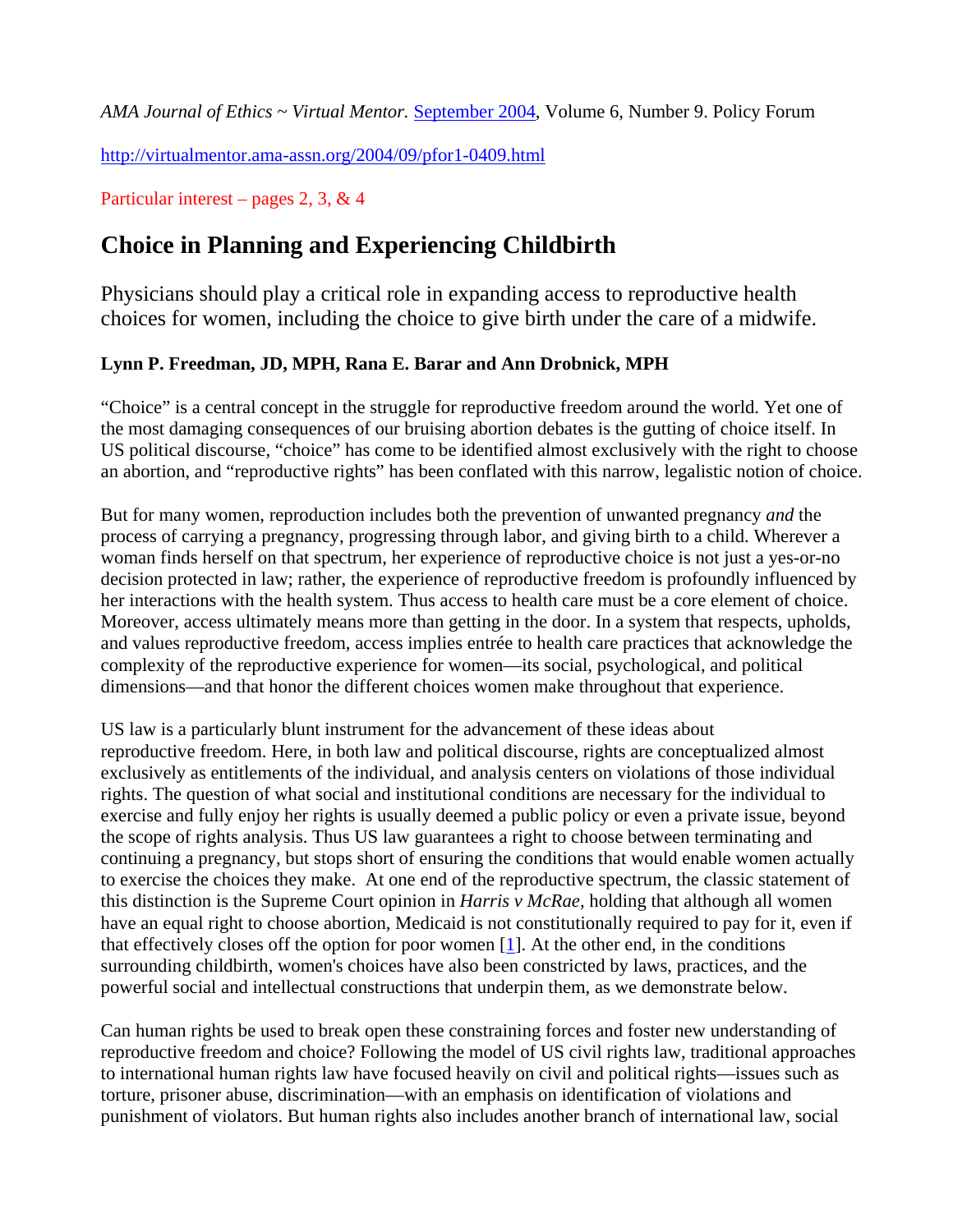and economic rights (such as the rights to health and to health care), which brings the challenge of "enabling conditions" out of the private or the policy sphere, and into the domain of rights analysis [2]. These social and economic rights are not recognized as enforceable rights in US law. But the principles that underlie them (and civil and political rights as well) are increasingly used in global health work, not just to mark the boundaries of behavior, but also to shape the way problems are analyzed, solutions are crafted, and professional responsibility is approached.

This evolving use of the principles of human rights to shape all aspects of professional practice is termed a "rights-based approach" [3,4]. We believe it can be a valuable way to analyze the role and obligations of physicians in promoting reproductive freedom for women in this country as well as in countries where maternal mortality is high and death in childbirth is a real danger for every woman.

What should physicians do to promote this fullest sense of choice and reproductive freedom? We recognize that the health system has become a massively complex edifice with myriad competing interests, often perverse incentive structures, and proliferating restrictions on the physician's own freedom to set the terms of his or her practice. **Still, physicians as individuals and members of a professional community remain powerful arbiters of ideas about health care and the ways in which those ideas translate into public policies and ultimately into health care choices available for women. The influence that the medical profession has had over the conditions under which women give birth in a range of different settings globally serves to illustrate our point.** 

#### **Accounting for Risk**

Pregnancy and childbirth are, of course, normal and natural parts of life, experienced by most women without physical complications. But in every setting, no matter how technologically advanced, pregnancy and childbirth also pose risks. A routine delivery can quickly and unexpectedly turn into a life-threatening situation. Where access to emergency obstetric care is nearly universal, few women die from obstetric complications. However, in many countries, especially in South Asia and sub-Saharan Africa, health systems are in a state of collapse. Unmet need for emergency obstetric care often climbs to over 90 percent and, in such settings, maternal mortality is shockingly high [5]. A comparison of lifetime risk makes the point starkly: In Africa, a woman has a 1 in 16 chance of dying in pregnancy or childbirth, while in North America her lifetime risk is only 1 in 3500 [6].

These data describe only 1 aspect of reproductive risk. In every society, reproduction has many kinds of social, economic, cultural, and emotional significance for both individuals and the society [7]. These meanings influence the way that childbirth and its risks are actually experienced by women, **how they are managed by the health system, and, ultimately, how they are regulated by the legal system.** It is useful, therefore, to distinguish among 3 levels of risk [7]. At the *population level*, risk is quantified through epidemiological data correlating risk factors and outcomes across a society as a whole. At the *clinical level*, epidemiological data and the characteristics of the individual patient inform the assessment of risk that a clinician uses in counseling and treating a specific person. Finally, at the *individual, subjective level,* a woman processes, understands, and acts on statistical information she is given, taking into account the entire, multi-dimensional context of her life—a concept that has been called *lived risk* [8].

When the clinical model of risk eclipses all other models and controls childbirth policies across the whole health system, women's choices shrink. For example, Western medicine's notions of safety and risk have been used to justify "scope-of-practice" rules that unduly restrict the role of midwives, with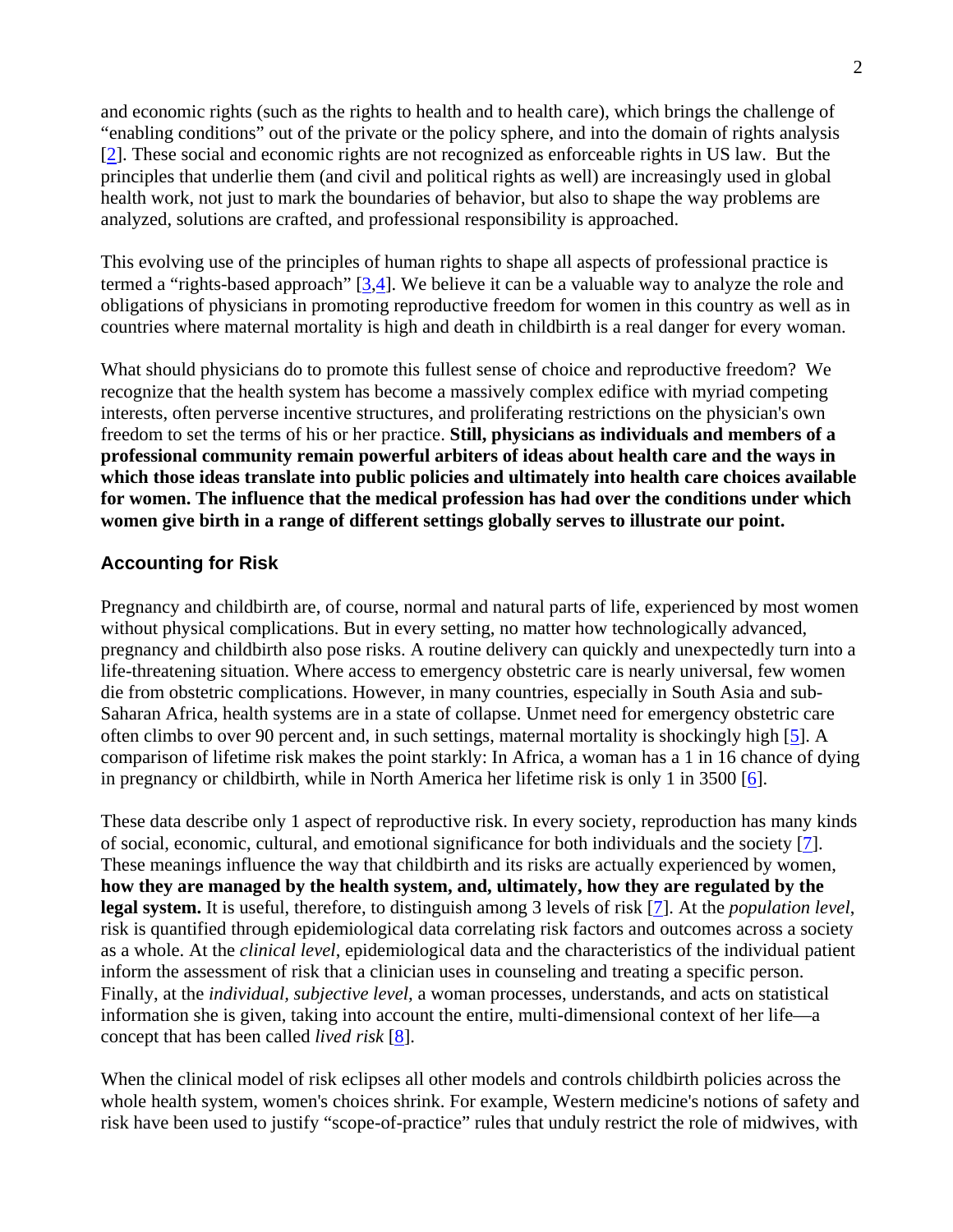negative impact not only on the efficiency and functioning of the health system [9], but also on the rights of pregnant and laboring women.

**In the United States, the troubled relationship between physicians (especially obstetricians) and midwives goes back more than a century, with the struggle to capture social and legal authority over childbirth and to dominate the market for childbirth services. Economic aspects of this struggle have been well documented [10]. But, in the medical and public health literature, the debate has been dominated by questions of risk and safety.** 

The current paradigm of childbirth in America pits 2 contrasting models against one another. **The medical model, based on notions of clinical level risk, approaches every birth as potentially pathological and intervenes medically to cut the risk of anything going wrong**. The medical profession's involvement in routine pregnancy and labor began with the well-intentioned goal of reducing the pain and risk involved in bearing children and has progressed to the point that, for women who want it, childbirth can be made virtually pain free and even predictably timed.

**The midwifery model, by contrast, approaches childbirth as a normal, natural event, although it does not deny the occasional need for emergency medical intervention. Midwifery care often represents a more holistic, female-centered, and less medicalized way of giving birth.** Midwives approach every birth as a potentially powerful experience for the woman, facilitating her ability to maintain control over the process. Women seeking this kind of care see the medicalization of childbirth as a disempowering cycle in which one medical intervention leads to another, leads to another, eventually ending in, at best, a harried, frightening experience and, at worst, an unwanted and possibly avoidable caesarian section.

**From a human rights perspective, this uniquely American battle—however honestly and fervently it is waged—misses the point. By pitting the 2 models against each other, it fails to give meaningful weight to either population level risks or lived risks—and the values of access and choice that flow from each.** 

First, we should put the safety issue to rest. **The United States stands virtually alone among industrialized nations in its lack of support for midwife-attended births.** For example, midwives attend 90 percent of normal births in Germany and virtually all normal births in Denmark and France. In Austria, the law actually requires all births to be attended by a midwife [11]. In contrast, in 2002 (the last year for which data is available), midwives attended only 7.6 percent of births in the United States [12]. Although European countries rely heavily on midwives for routine births, and support them to practice with varying degrees of autonomy, they also ensure that women have universal access to emergency obstetric care in high quality health facilities in the event they experience complications. **As a result, these countries have low maternal mortality, low perinatal mortality, and low rates of medical interventions, such as episiotomies and caesarian sections—indeed, on all counts lower than the United States [11].** Clearly, it is possible to organize the health system around a model of care that values the strengths of both midwives and doctors to achieve the best results for women without any trade-off in safety.

In some high-mortality countries, midwives are the backbone of the maternal health care system. But in many others, **the medical profession has enormous influence over health policy, and the interests and clinical perspectives of physicians have determined scope-of-practice regulations that severely restrict the procedures that skilled, professional midwives** (as distinct from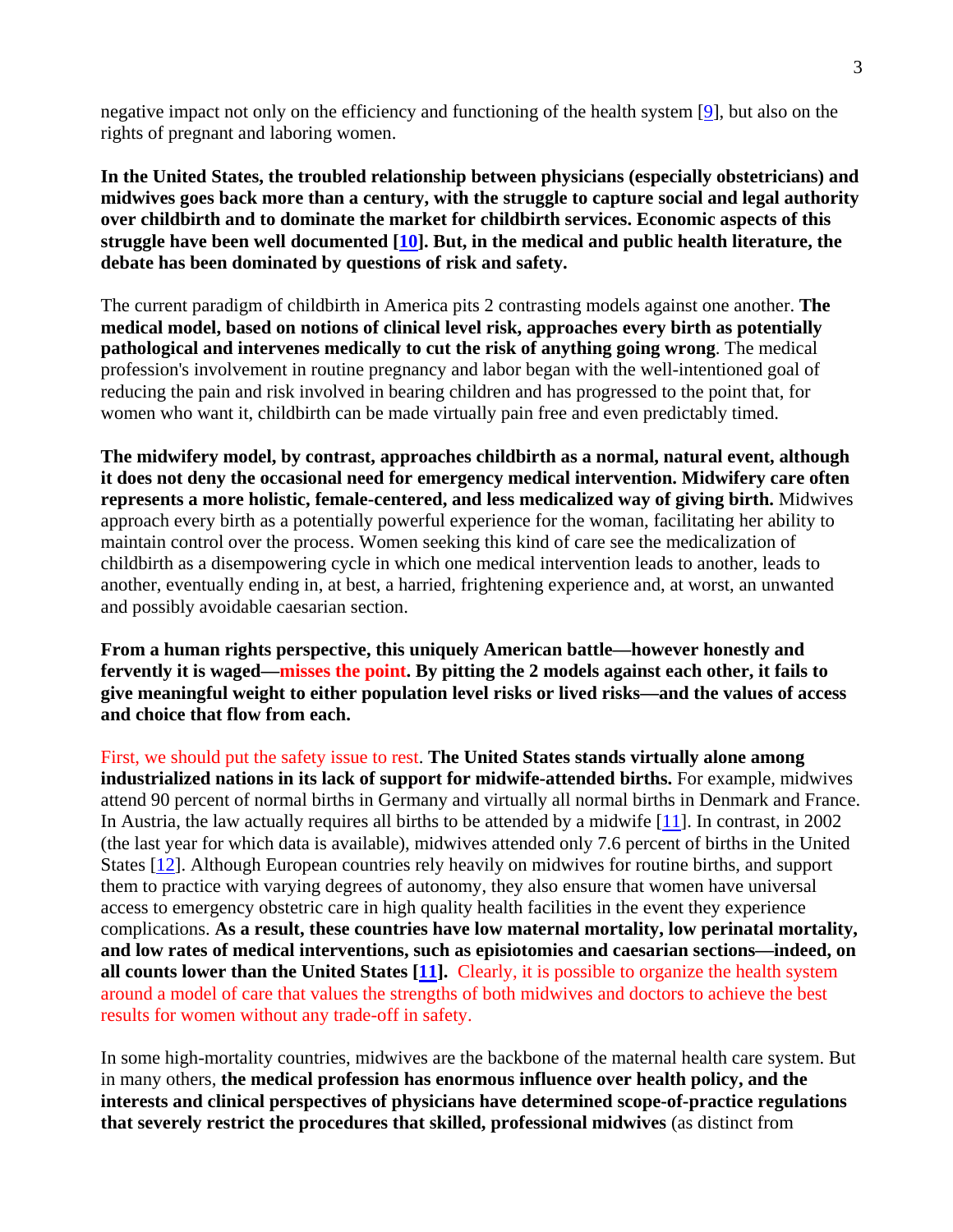traditional birth attendants) are permitted to perform [13]. In these settings, when safety debates framed as "midwives versus physicians" are allowed to obscure issues of access to basic life-saving care, the consequences are nothing short of tragic. Every year, half a million women worldwide die in pregnancy and childbirth. The single most important reason for these deaths is the lack of emergency obstetric care that women can access when life-threatening complications strike. The desperate shortage of trained, professional providers (midwives, nurses, and doctors), especially in rural areas, is both a fundamental part of the problem and an indispensable part of the solution [14]. **A human rights approach that takes population level risk as seriously as clinical risk, that emphasizes equitable access to life-saving care, and analyzes the situation from a structural, public health perspective will yield policies that strongly support an expanded role for non-medical providers, including midwives** [15]. But such policies have little chance unless and until the medical profession changes its stance on scope-of-practice regulations and supports the training and deployment of midwives as safe and effective providers of emergency obstetric care.

## **Physicians' Role in Promoting Reproductive Rights by Expanding Choice**

Of course, it takes more than the good will of physicians to make midwifery care a viable option for women. Political choices that determine the structure and functioning of the health system are key. **In New York City, for example, the percentage of births attended by midwives is actually decreasing as access constricts [16]. Malpractice insurance premiums, skyrocketing for all providers of maternal care, have become completely untenable for midwives, rising as much as 1000 percent in the last year [17].** 

**In September 2003, New York's Elizabeth Seton Birth Center, the first freestanding birth center in the country, was unable to afford insurance and forced to close its doors. Hospitalbased midwifery care has fared little better. Medicaid, for example, only reimburses midwives 65 percent of the physician fee schedule [17]. As a result, hospitals around the country, including Columbia Presbyterian in New York City, are shutting down their midwifery services, citing economic considerations.** 

**Other barriers relate more directly to the physician-midwife relationship**. Some states require that midwives partner with physicians in providing care to patients. While these laws prohibit midwives from practicing without the partnership of a doctor, they do not require doctors to work with midwives. Midwives often face serious difficulty in finding doctors who are willing to practice with them on terms of respect and trust in a truly collaborative, nonhierarchical relationship.

At a social level, the barriers are more profound: In the United States, unlike in Europe and many other countries, the choice of medicine versus midwifery is laden with value judgments, which the medical profession has done little to dispel. The woman who, based on her own lived risk, chooses a midwife to attend her pregnancy and delivery is often denigrated and marginalized, pushed out of, rather than embraced by, the health system.

# **A New Vision**

A new vision of care in pregnancy and childbirth is urgently needed. The World Health Organization—joined by the International Confederation of Midwives (ICM) and the International Federation of Gynecology and Obstetrics (FIGO)—**has now made professional midwifery skills a central plank in its strategic platform for reducing maternal mortality in developing countries**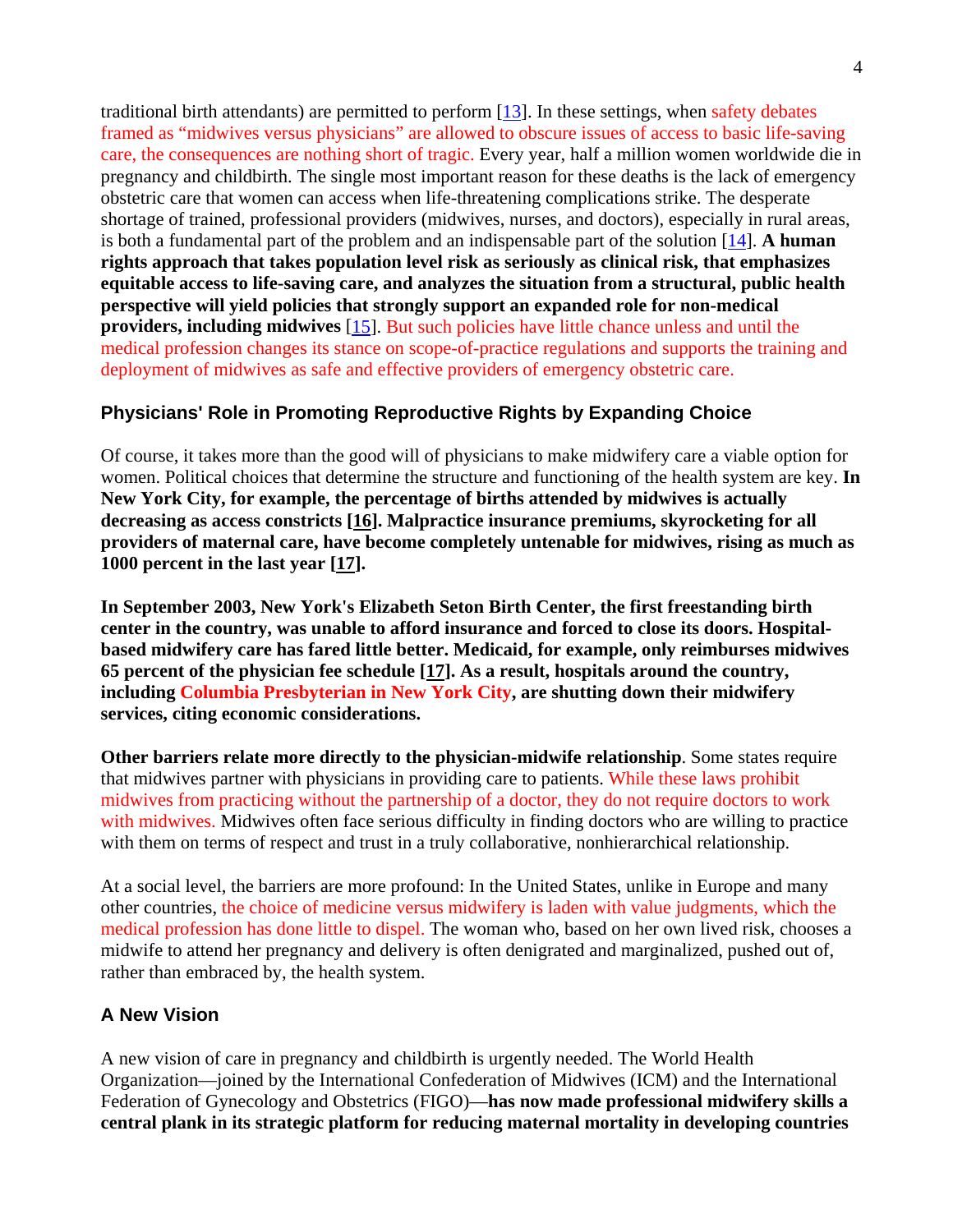[18]. In the United States, a 1998 report of an expert commission on health professions called for dramatic change in the American system as well, stating: **"[T]he midwifery model of care is an essential element of comprehensive health care for women and their families that should be embraced by, and incorporated into, the health care system and made available to all women"**  [9]. A resolution passed by The American Public Health Association takes a similar position [19].

The US medical community—perhaps locked in too narrow a vision of reproductive risk—has lagged far behind. Physicians, obstetricians in particular, have a critical role to play in expanding access by recognizing and supporting the range of reproductive health choices that women make, including the choice to give birth under the care of a midwife.

#### **References**

1. *Harris v McRae* 448 US 297(1980).

2. Committee on Economic Social and Cultural Rights. *[General Comment](http://www.unhchr.ch/tbs/doc.nsf/%28Symbol%29/40d009901358b0e2c1256915005090be?Opendocumentw) [14 on the Right to Health](http://www.unhchr.ch/tbs/doc.nsf/%28Symbol%29/40d009901358b0e2c1256915005090be?Opendocumentw)*. Accessed August 18, 2004.

3. Uvin P. *Human Rights and Development*. Bloomfield, Conn: Kumanian Press; 2004.

4. Freedman LP. Human rights and women's health. In: Goldman M, Hatch M, eds. *Women and Health*. New York: Academic Press; 2000.

5. Freedman LP, Wirth M, Waldman R, Chowdhury M, Rosenfield A. *[Millennium Development](http://www.unmillenniumproject.org/documents/tf4interim.pdf)  [Project Task Force 4 Background Paper on Child Health and Maternal Health](http://www.unmillenniumproject.org/documents/tf4interim.pdf)*. Accessed August 18, 2004.

6. WHO, UNICEF, UNFPA. *Maternal Mortality in 1995: Estimates Developed by WHO, UNICEF, UNFPA*. Geneva: World Health Organization; 2001.

7. Maine D, Freedman L. Shaheed F, Frautschi S, Akalin M. Risks and rights: The uses of reproductive health data. *Reproductive Health Matters*. 1995;6:40-51.

8. Gifford S. The meaning of lumps: a case study of the ambiguities of risk. In: James C, Stall R, Gifford S, eds. *Anthropology and Epidemiology: Interdisciplinary Approaches to the Study of Health and Disease*. Dordrecht: D Reidel; 1986.

9. Dower C, Miller J, O'Neil E, Taskforce on Midwifery. *Charting a Course for the 21st Century: the Future of Midwifery*. San Francisco: Pew Health Professions Commission and the UCSF Center for Health Professions; 1999.

10. Starr P. *The Social Transformation of American Medicine*. New York: Basic Books; 1982.

11. Rooks J. *Midwifery and Childbirth in America*. Philadelphia: Temple University Press; 1997.

12. American College of Nurse Midwives. *[CNM-attended Births Still on the Rise](http://www.midwife.org/prof/display.cfm?id=79)*[!](http://www.midwife.org/prof/display.cfm?id=79) Accessed August 18, 2004.

13. Kowalewski M, Jahn A. Health professionals for maternity services: experiences on covering the population with quality maternity care. In: De Brouwere V, Van Lerberghe V, eds. *Safe Motherhood Strategies: a Review of the Evidence*. Antwerp: ITG Press; 2001.

14. WHO, UNFPA, UNICEF, World Bank. *Reduction of Maternal Mortality: a Joint WHO/UNFPA/UNICEF/World Bank Statement*. Geneva: World Health Organization; 1999.

15. Freedman LP. Shifting visions: "delegation" policies and the building of a "rights-based"

approach to maternal mortality. *J Am Med Women Assoc*. 2002 2002;54(3):154-158. 16. [New York City Department of Health and Mental Hygiene](http://www.nyc.gov/html/doh/html/vs/vs.html). *Summary of Vital Statistics*, *1996-*

*2002*.

17. American College of Nurse Midwives. *[Barriers to Nurse-midwifery Practice](http://www.midwife.org/prof/display.cfm?id=5)*: Accessed August 18, 2004.

18. World Health Organization, International Confederation of Midwives, International Federation of Gynaecologists and Obstetricians. *Making Pregnancy Safer: The Critical Role of the Skilled*